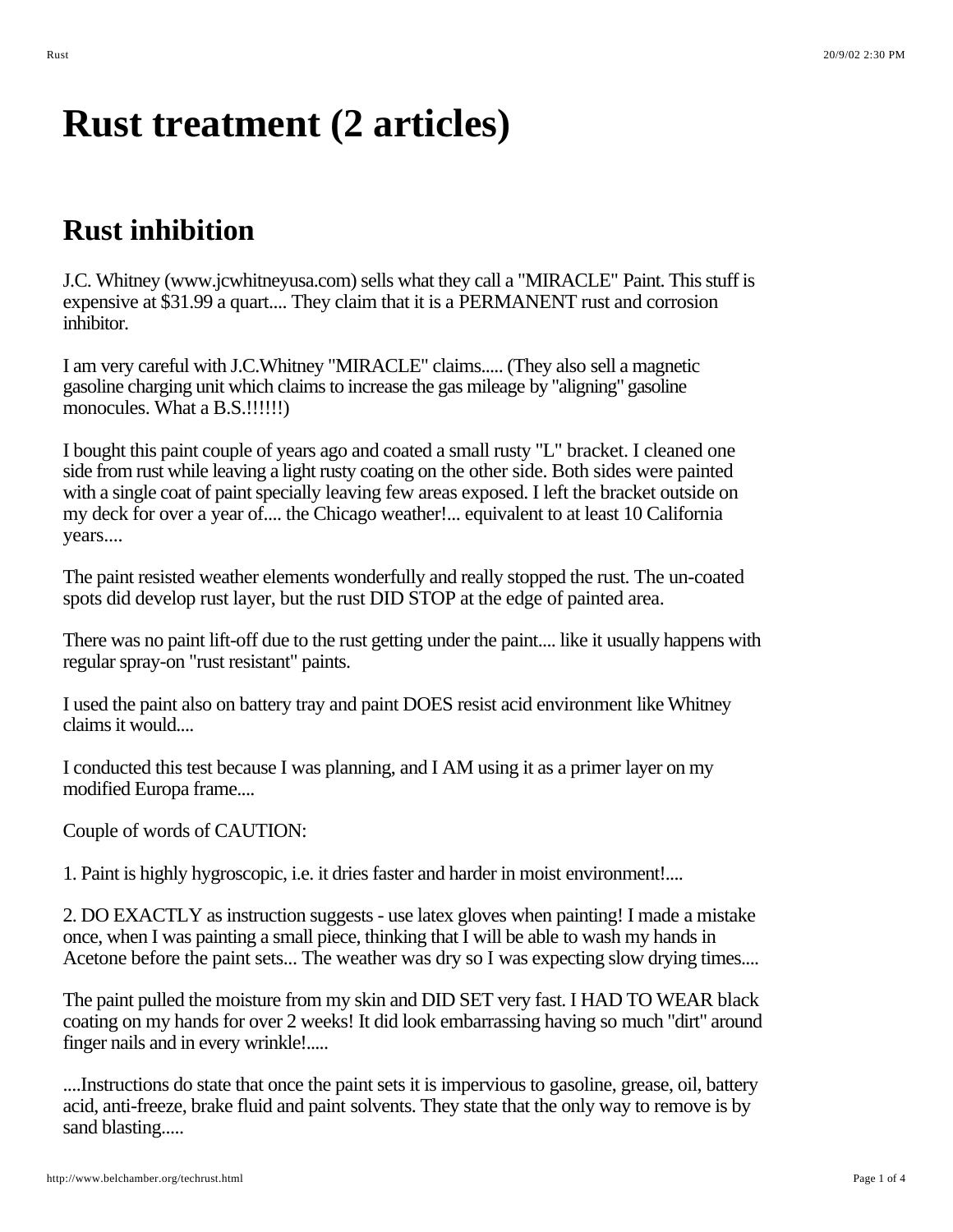I tried sand blasting on my hands... It did work... That is why I had the paint residue only in the areas where the sand could not get in....

I never knew that I could be such a MASOCHIST!!!!

3. Instructions also state that the paint is ultra-violet sensitive and should be top coated with a regular paint.

I did not see any chemical breakdown on the sample I left outside, but would consider coating the parts just in case.... I decided to listen to the instuctions ....only after my sandblasting experience....

(Instructions also states that the paint meets some kind of MIL specs... just to satisfy the military types!......)

Whitney has 3 colors listed:

- 1. Black part #: 12KN1079R
- 2. Silver part #: 12KN1080X
- 3. Clear part #: 12KN1081N

I used both Silver and Black, but did not try the Clear one. They state that Clear will turn slightly yellowish with time. Because I will be using this paint as a primer and coating over it I do not see any advantages in using Clear. Clear is also photo sensitive like Black and Silver, so you cannot use a clear top coating!

I really like the Black paint a lot. You end up with a high gloss hard surface looking Onyx like. It is sad that you are required to paint it over....

Whitney also sells a good Gas Tank Sealer. I always use Alcohol Resistant Gas Tank Sealer, part #: 12KN8316Y, \$ 22.99 a quart. One quart is enough for two Europa tanks.... (They also sell a kit which is called "Tank Liner Kit". .... I never used it....)

## **Rust inhibition 2**

. The time to do rustproofing is when everything is bone dry. That is \*hard\* to arrange, in fact you have the only chance you'll ever have. The car's been off the road for ages, and we're in a longish dry spell. So I'd suggest you get the box section at the rear treated. Yes, it's a ballache; do it well now, with everything dry, and I'd say you'll extend the life of the chassis by 10 years.

It's the box section that goes across above the diff and out to the spring/damper mounts that needs doing. First drill drain holes approx 10mm in the lower face, one each side, and plug them with bits of rag. Jack up one side, drill a hole in the end of the box section facing you.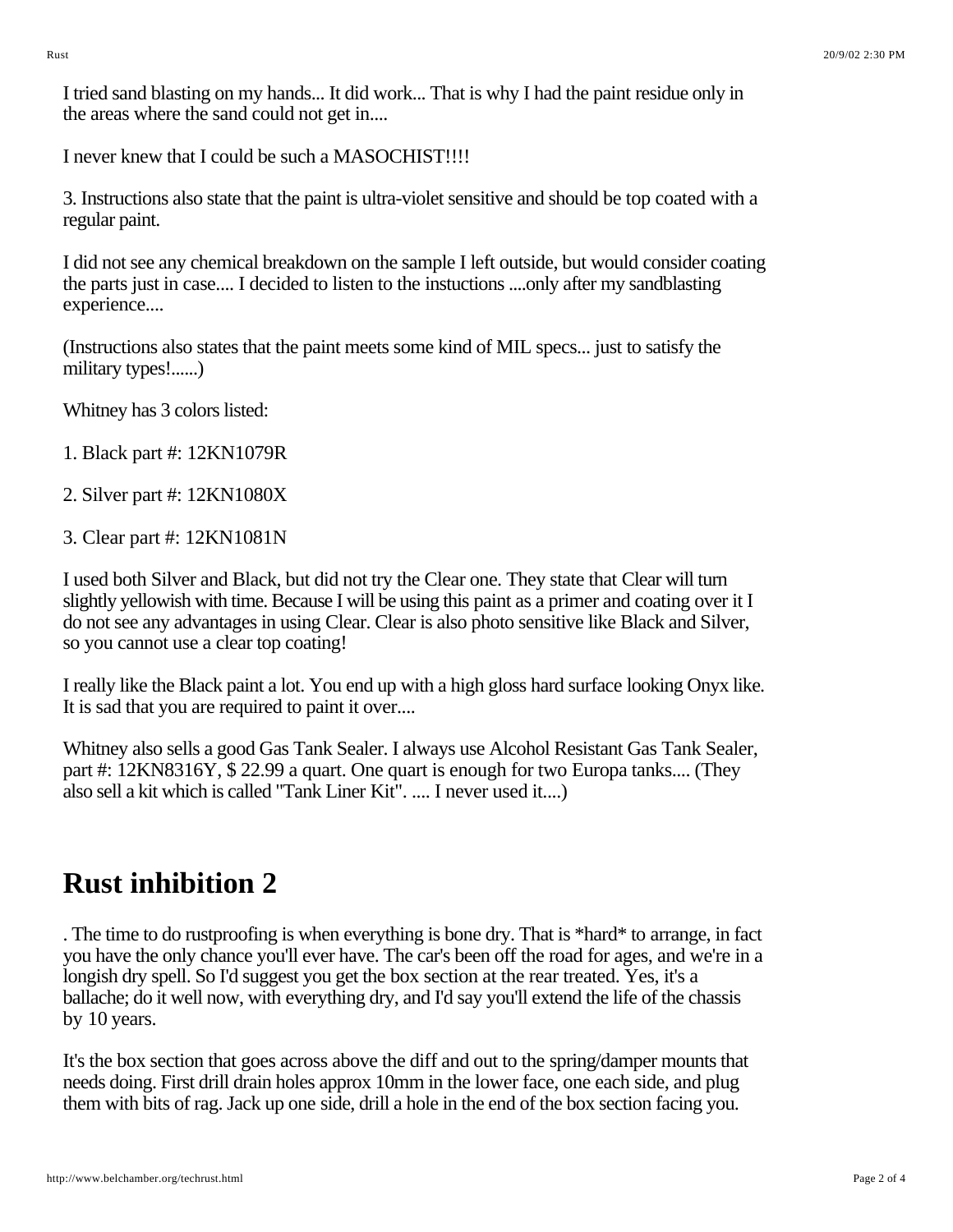Buy a bottle of axle oil with a spout ... mix the oil with half a gallon of waxoil and white spirit if necessary. Use the bottle to fill the box section right up via the above mentioned hole. Plug that hole with rag, lower that side, jack up the other side. next drain out via the drain holes into a bucket.

Then paint the stuff over the external surfaces. Leave some of it in open pots and it'll go to an almost putty consistency - or like margerine. Work this into and over the join between the top of the box and the body. Yes it's a horrible job. Yes it's much nicer to \*drive\* the thing. But if you do it, you'll be able to drive it for a good many more years (or avoid the 2k plus labour cost of a new chassis).

## **Rust inhibition 3**

Serious rust starts from 'inside' and has 2 causes:

. box sections which rust where water collects (incl doors which I consider a big box)

. 'damp mud poultices'

The drawing pin test: be aware if buying a s/h car. What looks like a tiny stone chip may be the first stage of rusting through. Put the point of a drawing pin on it, finger pressure will push it through if it's serious. That's for normal cars (steel) of course - worth knowing if buying s/ h!!!!

Mud poultices typically form in joints and angles within wheelarches, e.g. round the haedlamps in Mini's, also below the A pillar in Minis, at the top of McPherson struts from underneath in several cars. Simply removing the mud by \*forceful\* hosing is a v good start. Also good is to replace the mud poultice with a bitumen one! Bitumen mastic roofing compound is a good start, bung it in, smooth it off. Or, let some waxoil harden off a bit in a tray and mix it with dust (sweep the garage floor) to give a putty. Marvellous stuff, never sets. Ram lots of that into the above mentioned kind of angle after removing the muck.

Box sections: even if they don't leak, moisture gets in by condensation and once in, it's reluctant to come out. A little drop of water and lots of air is great for corrosion. Paint doesnt work, a bit of rust and off it comes, so a greasy non setting coat is necessay - hence waxoil. I find normal waxoil a bit too thick so I mix in some oil usually. Don't mess about with the spray guns and probes , IMO they are not much use, hard to use and not very effective. Instead, just fill up the box to be done (perhaps drive round the block to slosh it around) and drain it out. All our Minis got done, none of them died of rust; 2 got sold and we still have the 3rd one; 27 years old and \*original\*, no welding, original subframe. And I'm \*sure\* it'll last another 10 with no corrosion of any consequence. (the 2 that got sold were both over 20 years old). On the Lotus, we're only concerned with the chassis of course. But on other cars, note that waxoil is no use in the wheelarches - it just gets washed off. However, the good news: flat panels don't rust (on the whole). Rust in wheelarch areas starts in crevices (the good old mud poultice); a normal waxoil paint coat does not stay on, but the wax putty poultice usually does stay on!

OK, here's a fairly simple way to do your box section. You've ramps? drive the 2 rear wheels on the ramps, drill a drain hole in the bottom of the box section, 8mm dia, one each side. Plug one side (say the RHS) hole with a bit of rag.